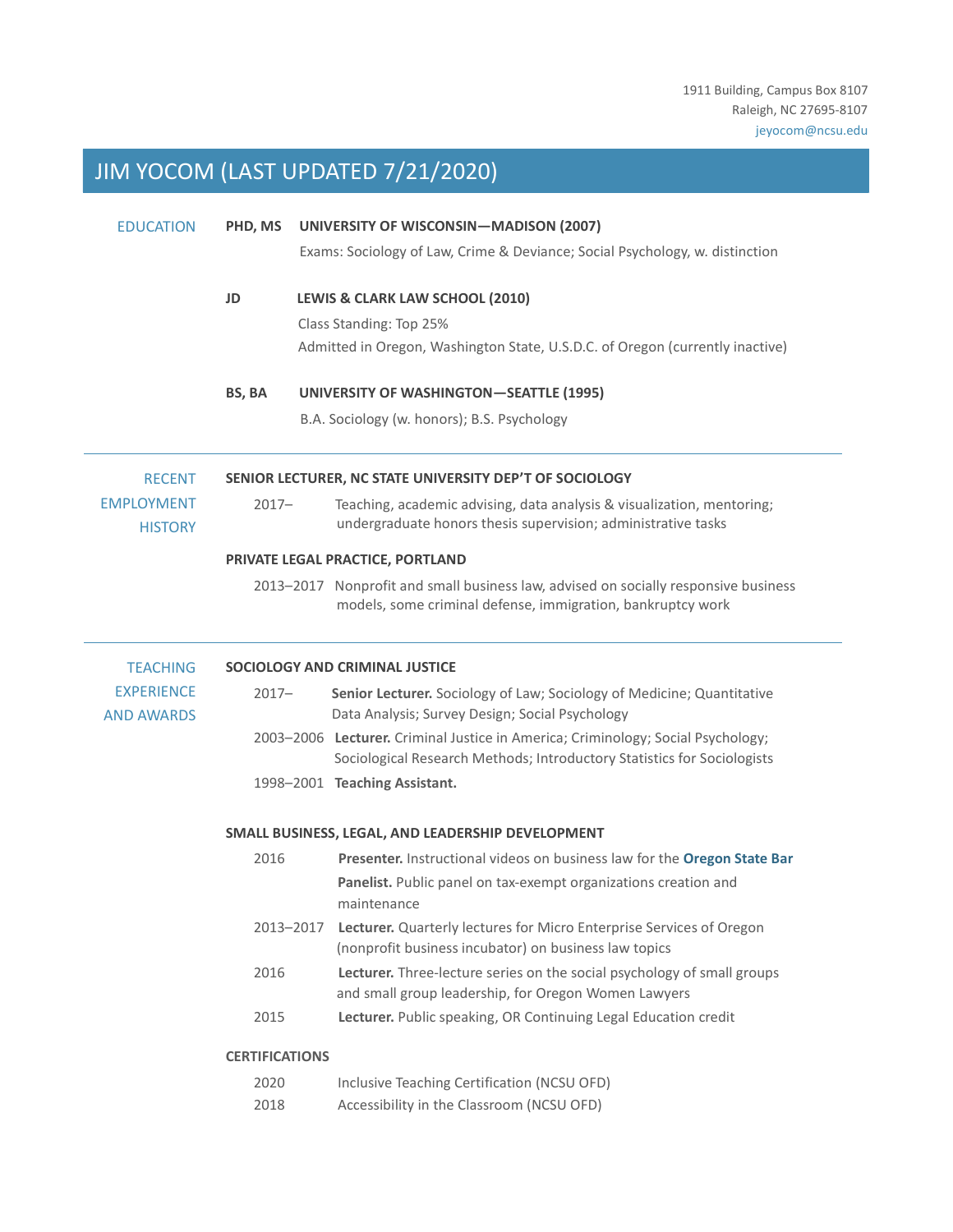# HONORS AND AWARDS 2002 Departmental Award for Excellence in Teaching 2001 University of Wisconsin Teaching Fellowship 1999 French-Felton Award for Excellence in Teaching 1997 Vilas Fellowship RESEARCH 2020 o "Punitive Attitudes in International Context." Manuscript submitted to the Journal of Quantitative Criminology o "Revisiting Big Business Litigation in U.S. Federal Courts." Research in progress o "Social Determinants of Student-Health-Services Use at a Large, Public University." Project underway with Dr. Julie Casani. o "Tribal Litigation in U.S. Federal Courts, 1970–2019." Research in progress 2010 Tort reform and medical costs in Oregon: Methods and statistical advising / analysis for Oregon Trial Lawyers Association Dissertation: Categories, categorization effects, and the institutionalization of punitive attitudes. Mark Suchman, Chair 2007 o Commission on Reducing Racial Disparities in the Wisconsin Justice System 2008 State Report, contributing researcher. 2001–2004 o Race Disparities in Imprisonment: Research design and analysis w. Dr. Pamela Oliver, UW Sociology, UW Institute for Research on Poverty 2000, 2003 o Design and analysis consultant for UW Law School Resource Center on Impaired Driving (2003) and Dr. Bernard Trujillo, UW Law School (2000) MS Thesis: The demoralizing effects of new laws. Mark Suchman, Chair UW-Madison